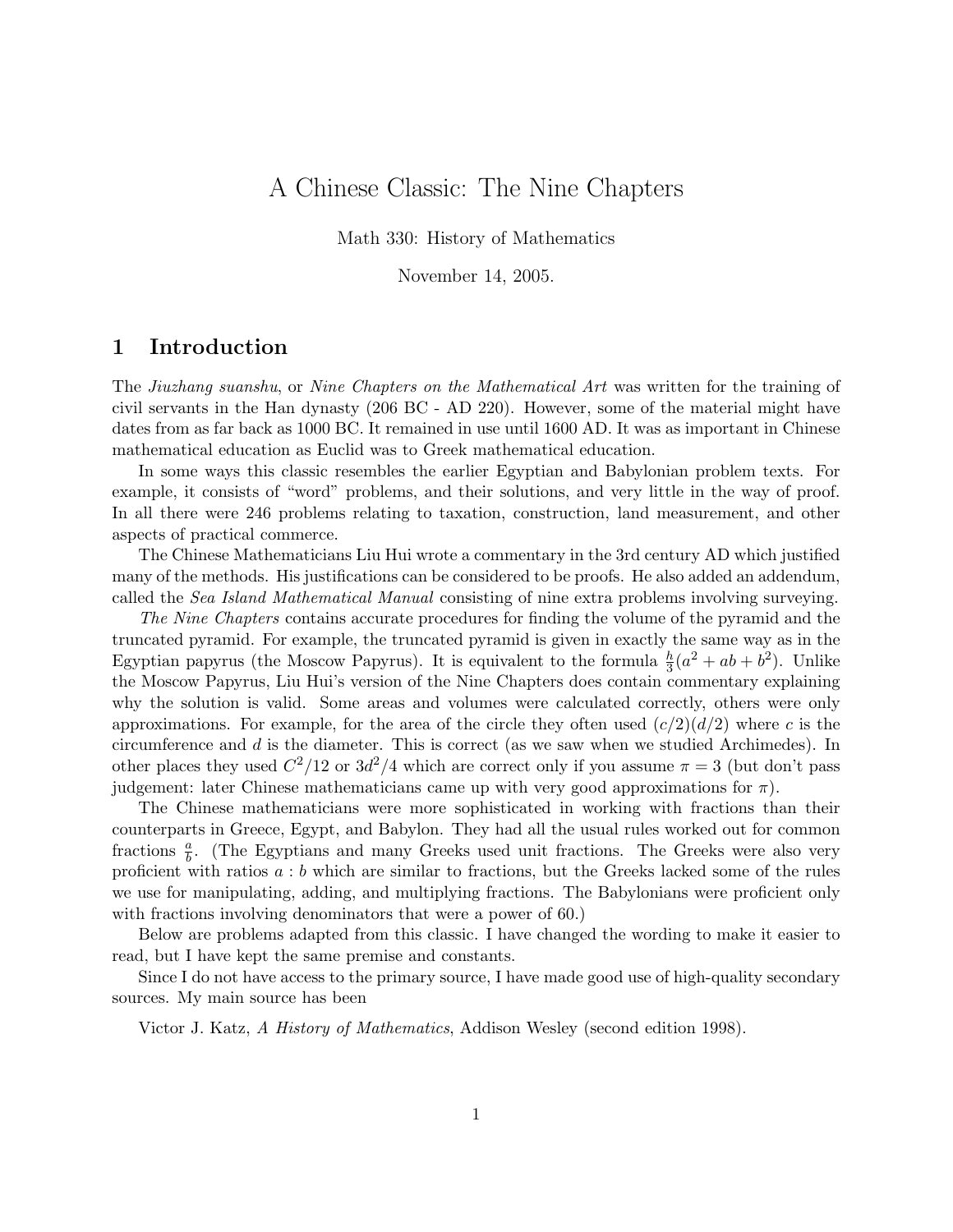## Chapter 1 of the Nine Chapters

Contains several problems concerning areas and fractions.

## Chapter 2 of the Nine Chapters

Contains several problems involving exchange rates.

Problem 3. Suppose that 50 units of millet has the same value as 24 units of white rice. How many units of white rice can you get for  $4\frac{5}{10}$  units of millet? (The units are units of volume).

#### Chapter 3 of the Nine Chapters

Contains several problems related to proportional distribution.

Problem 1. There are five officials of different ranks. Suppose they obtained five deer to be divided among themselves. They decided that the proportions should be 5 : 4 : 3 : 2 : 1. In other words, the highest ranking official gets five times as much as the lowest ranking official, the second highest gets four times as much as the lowest ranking official, etc. How much does each official get? **Problem 3.** Three people are required to pay taxes. Suppose their taxes are proportional to their wealth. Suppose the first has 560 coins, the second has 350 coins, and the third has 180 coins. If the total taxes is 100 coins, how much did each pay?

#### Chapter 4 of the Nine Chapters

This chapter explains how to find square roots and cube roots. Also contains problems related to division by fractions, dimensions, areas and volumes of circles and spheres.

#### Chapter 5 of the Nine Chapters

Contains several volume problems.

### Chapter 6

Contains more problems involving rates and proportions.

Problem 26. A reservoir has five channels bringing in water. If the first channel only is open it takes 1/3 of a day to fill it. If the second channel only is open it takes 1 day to fill the reservoir. If the third channel only is open it takes  $21/2$  days. If the fourth only is open it takes 3 days. If only the fifth is open it takes 5 days. How long does it take to fill the reservoir if all five channels are open at once?

Problem 28. A man carries a load of rice on a journey. He passes a custom station which takes 1/3 of his rice. Later he passes a second station which takes 1/5 of his current rice. At the third and final custom station, he has to give 1/7 of his current load of rice. He ends his trip with 5 units of rice. How much rice did he start with?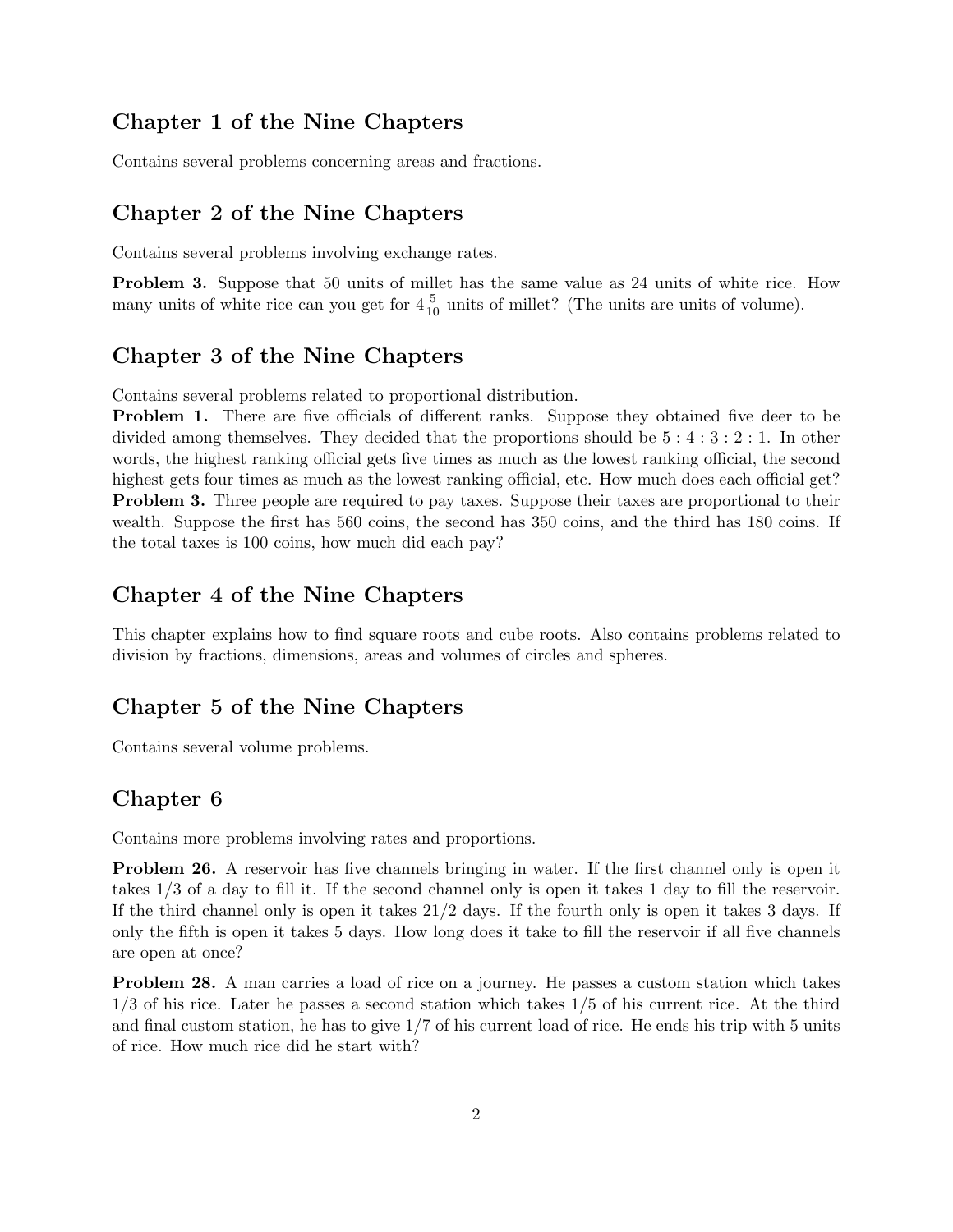## Chapter 7

This chapter contains 20 problems: each of which involves two linear equations and two unknowns. They are solved using a method called "surplus and deficiency".

Problem 1. Suppose a group of people want to join together to buy an item. If each contributes 8 coins then there is 3 more coins than needed. If each contributes 7 coins, then there are 4 coins too few. How much does the item cost, and how many people are in the group?

Problem 17. Suppose one unit of good land costs 300 gold pieces, but 7 units of bad land can be purchased for 500 gold pieces. Someone buys 100 units of land for 10,000 gold pieces. How much of each type of land was purchased?

## Chapter 8

This chapter contains 20 problems: each of which involves  $n$  linear equations and  $n$  unknowns with  $3 \leq n \leq 5$ . They are solved by writing something like a matrix and using something like Gaussian elimination. Negative numbers were allowed: the Chinese had correct rules for dealing with addition and subtraction of negative numbers.

Problem 1. There are three types of grain. Three bundles of the best, plus two bundles of the second best, plus one bundle of the worst give a total of 39 units of flour. But two bundles of the best, plus three bundles of the second best, plus one bundle of the worst give a total of 34 units of flour. Finally, one bundle of the best, plus two bundles of the second best, plus three bundles of the worst give a total of 26 units of flour. How many units of flour can be made from one bundle (for each type of grain)? The Chinese mathematicians wrote each equation as a column:

$$
\begin{array}{ccccc}\n1 & 2 & 3 \\
2 & 3 & 2 \\
3 & 1 & 1 \\
26 & 34 & 39\n\end{array}
$$

Of course we would write each equation as a row:

$$
\begin{bmatrix} 3 & 2 & 1 & 39 \\ 2 & 3 & 1 & 34 \\ 1 & 2 & 3 & 26 \end{bmatrix}
$$

**Problem 3.** Using 2 bundles of the best grain does not quite make up one unit of flour. Likewise, 3 bundles of ordinary grain, or 4 bundles of inferior grain are not enough for one unit of flour. To make one unit we need to add one bundle of the good to the 3 bundles of the ordinary. Or we could add one bundle of the ordinary to the 4 bundles of the inferior. Finally, we could add one bundle of the inferior to the 2 bundles of the best to get the one unit of flour. How much flour does one bundle of each type of grain yield. (The solution involves negative numbers).

**Problem 13.** Has five equations and five unknowns. In modern notation:  $2x + y = 721$ ,  $3y + z =$ 721,  $4z + u = 721$ ,  $5u + v = 721$ ,  $x + 6v = 721$ .